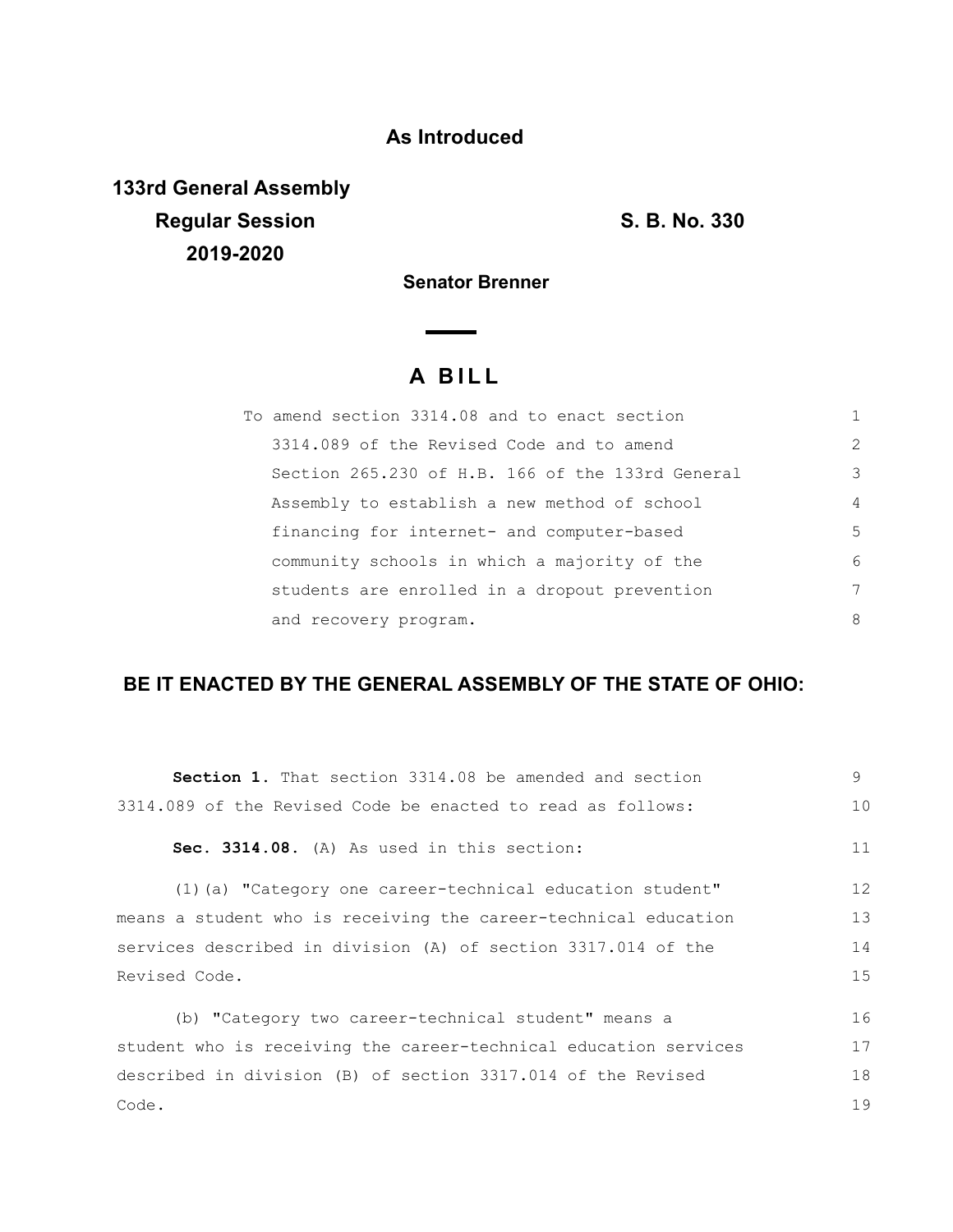| (c) "Category three career-technical student" means a            | 20 |
|------------------------------------------------------------------|----|
| student who is receiving the career-technical education services | 21 |
| described in division (C) of section 3317.014 of the Revised     | 22 |
| Code.                                                            | 23 |
| (d) "Category four career-technical student" means a             | 24 |
| student who is receiving the career-technical education services | 25 |
| described in division (D) of section 3317.014 of the Revised     | 26 |
| Code.                                                            | 27 |
| (e) "Category five career-technical education student"           | 28 |
| means a student who is receiving the career-technical education  | 29 |
| services described in division (E) of section 3317.014 of the    | 30 |
| Revised Code.                                                    | 31 |
| (2) (a) "Category one English learner" means an English          | 32 |
| learner described in division (A) of section 3317.016 of the     | 33 |
| Revised Code.                                                    | 34 |
| (b) "Category two English learner" means an English              | 35 |
| learner described in division (B) of section 3317.016 of the     | 36 |
| Revised Code.                                                    | 37 |
| (c) "Category three English learner" means an English            | 38 |
| learner described in division (C) of section 3317.016 of the     | 39 |
| Revised Code.                                                    | 40 |
| (3) (a) "Category one special education student" means a         | 41 |
| student who is receiving special education services for a        | 42 |
| disability specified in division (A) of section 3317.013 of the  | 43 |
| Revised Code.                                                    | 44 |
| (b) "Category two special education student" means a             | 45 |
| student who is receiving special education services for a        | 46 |
| disability specified in division (B) of section 3317.013 of the  | 47 |
| Revised Code.                                                    | 48 |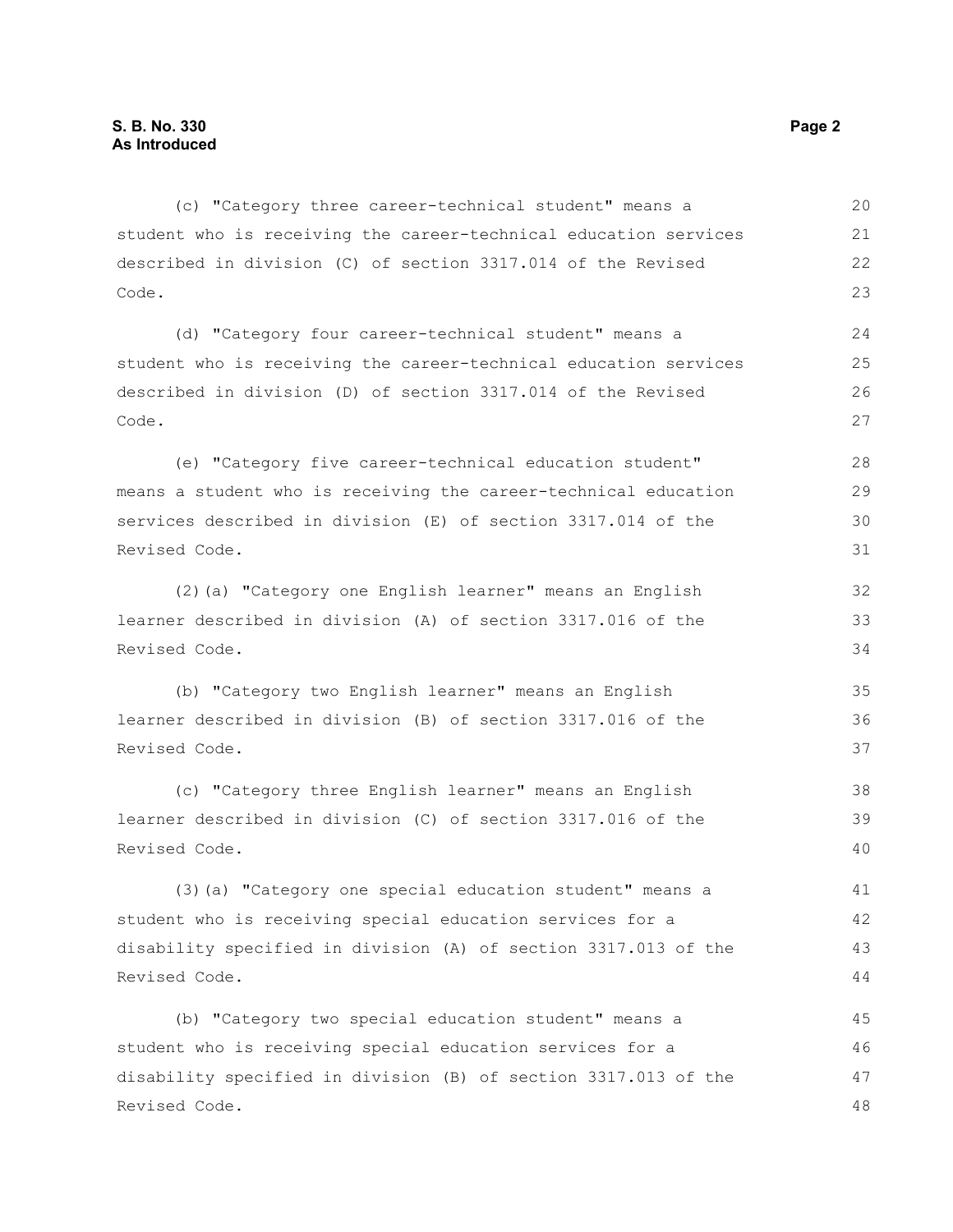(c) "Category three special education student" means a student who is receiving special education services for a disability specified in division (C) of section 3317.013 of the Revised Code. (d) "Category four special education student" means a student who is receiving special education services for a disability specified in division (D) of section 3317.013 of the Revised Code. (e) "Category five special education student" means a student who is receiving special education services for a disability specified in division (E) of section 3317.013 of the Revised Code. (f) "Category six special education student" means a student who is receiving special education services for a disability specified in division (F) of section 3317.013 of the Revised Code. (4) "Formula amount" has the same meaning as in section 3317.02 of the Revised Code. (5) "IEP" has the same meaning as in section 3323.01 of the Revised Code. (6) "Resident district" means the school district in which a student is entitled to attend school under section 3313.64 or 3313.65 of the Revised Code. (7) "State education aid" has the same meaning as in section 5751.20 of the Revised Code. (B) The state board of education shall adopt rules requiring both of the following: (1) The board of education of each city, exempted village, 49 50 51 52 53 54 55 56 57 58 59 60 61 62 63 64 65 66 67 68 69 70 71 72 73 74 75 76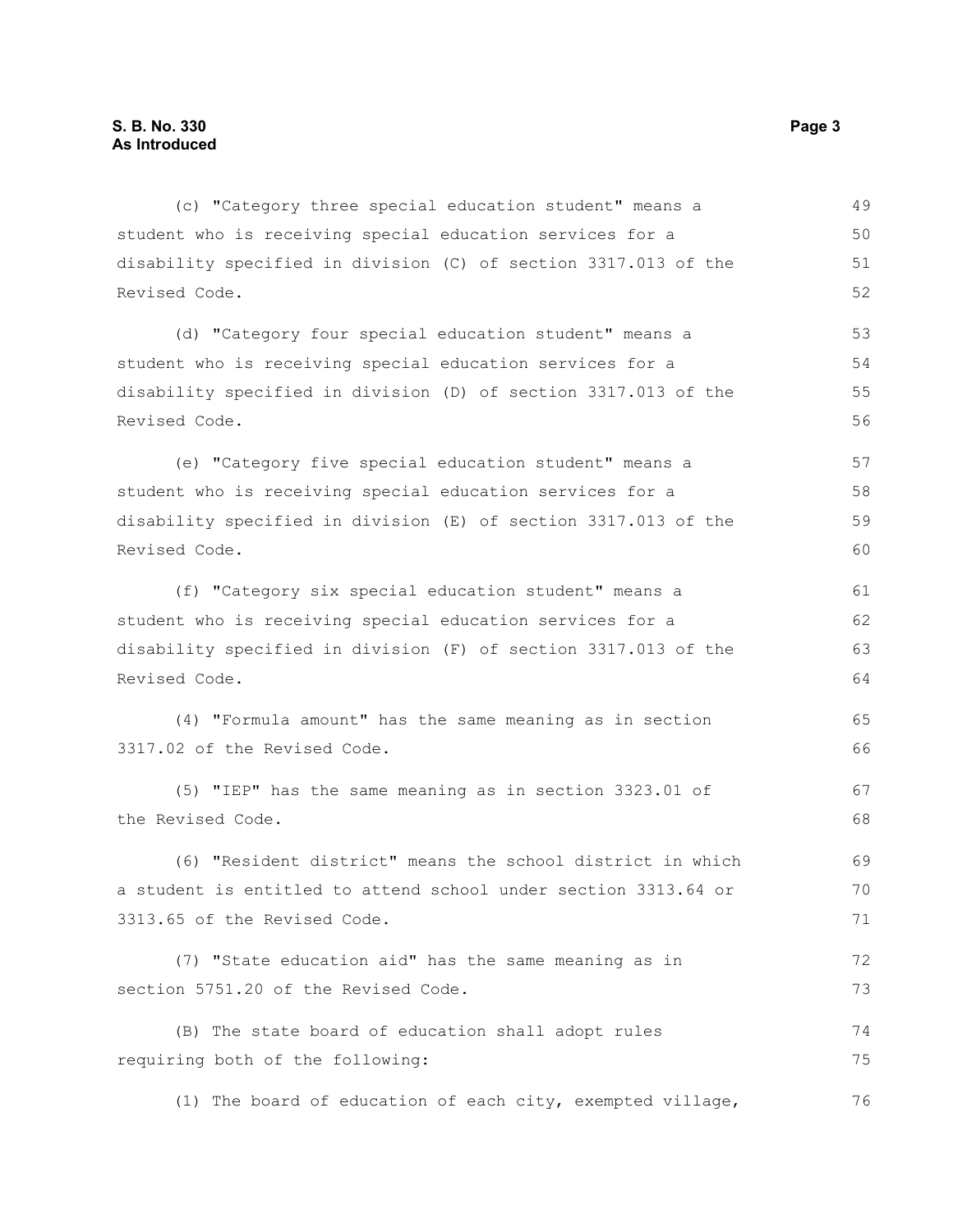### **S. B. No. 330 Page 4 As Introduced**

and local school district to annually report the number of students entitled to attend school in the district who are enrolled in each grade kindergarten through twelve in a community school established under this chapter, and for each child, the community school in which the child is enrolled. 77 78 79 80 81

(2) The governing authority of each community school established under this chapter to annually report all of the following:

(a) The number of students enrolled in grades one through twelve and the full-time equivalent number of students enrolled in kindergarten in the school who are not receiving special education and related services pursuant to an IEP;

(b) The number of enrolled students in grades one through twelve and the full-time equivalent number of enrolled students in kindergarten, who are receiving special education and related services pursuant to an IEP;

(c) The number of students reported under division (B)(2) (b) of this section receiving special education and related services pursuant to an IEP for a disability described in each of divisions (A) to (F) of section 3317.013 of the Revised Code; 93 94 95 96

(d) The full-time equivalent number of students reported under divisions  $(B)$   $(2)$   $(a)$  and  $(b)$  of this section who are enrolled in career-technical education programs or classes described in each of divisions (A) to (E) of section 3317.014 of the Revised Code that are provided by the community school; 97 98 99 100 101

(e) The number of students reported under divisions (B)(2) (a) and (b) of this section who are not reported under division (B)(2)(d) of this section but who are enrolled in careertechnical education programs or classes described in each of 102 103 104 105

82 83 84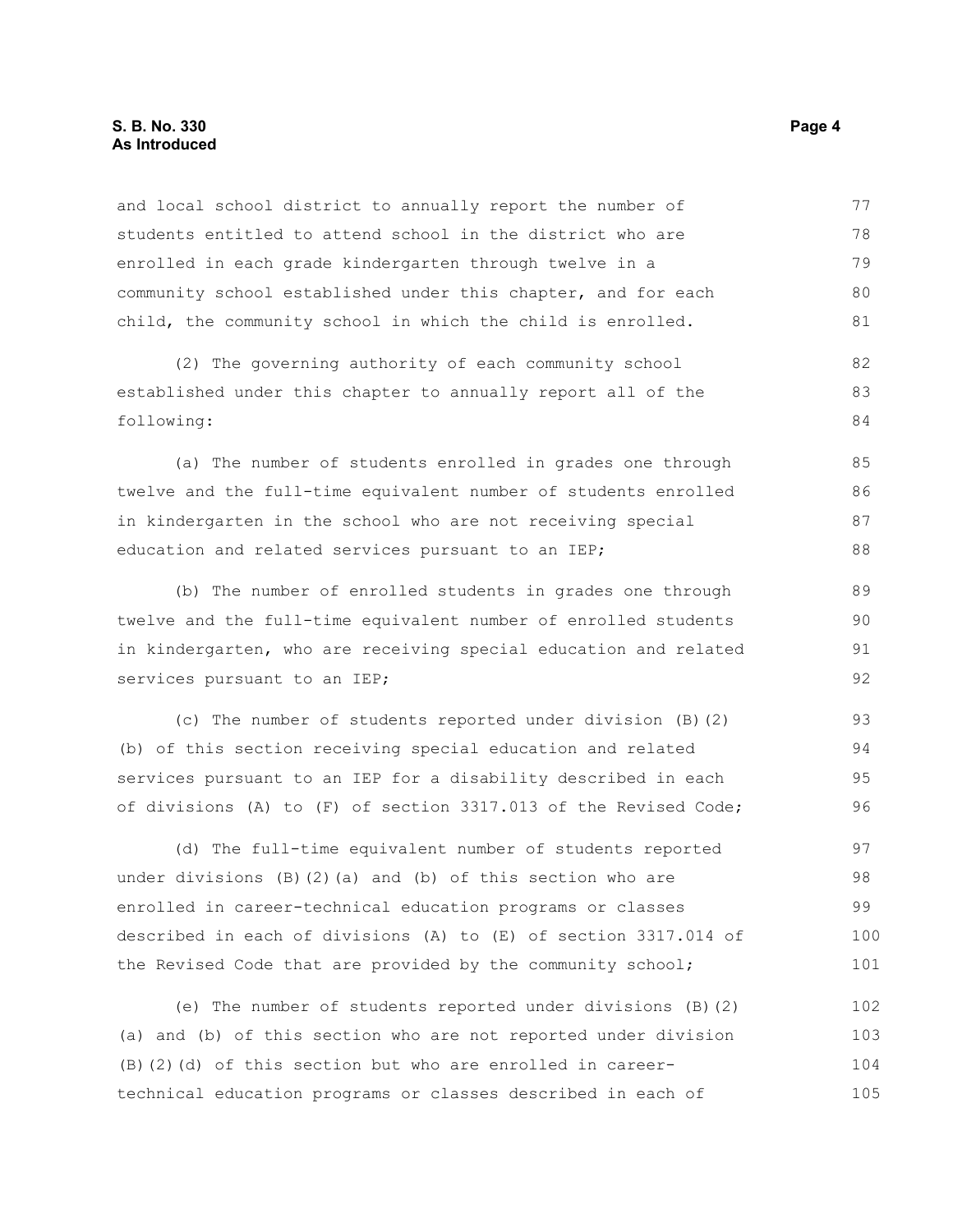divisions (A) to (E) of section 3317.014 of the Revised Code at a joint vocational school district or another district in the career-technical planning district to which the school is assigned; 106 107 108 109

(f) The number of students reported under divisions (B)(2) (a) and (b) of this section who are category one to three English learners described in each of divisions (A) to (C) of section 3317.016 of the Revised Code; 110 111 112 113

(g) The number of students reported under divisions (B)(2) (a) and (b) of this section who are economically disadvantaged, as defined by the department. A student shall not be categorically excluded from the number reported under division (B)(2)(g) of this section based on anything other than family income. 114 115 116 117 118 119

(h) For each student, the city, exempted village, or local school district in which the student is entitled to attend school under section 3313.64 or 3313.65 of the Revised Code. 120 121 122

(i) The number of students enrolled in a preschool program operated by the school that is licensed by the department of education under sections 3301.52 to 3301.59 of the Revised Code who are not receiving special education and related services pursuant to an IEP. 123 124 125 126 127

A school district board and a community school governing authority shall include in their respective reports under division (B) of this section any child admitted in accordance with division (A)(2) of section 3321.01 of the Revised Code. 128 129 130 131

A governing authority of a community school shall not include in its report under divisions (B)(2)(a) to (h) of this section any student for whom tuition is charged under division 132 133 134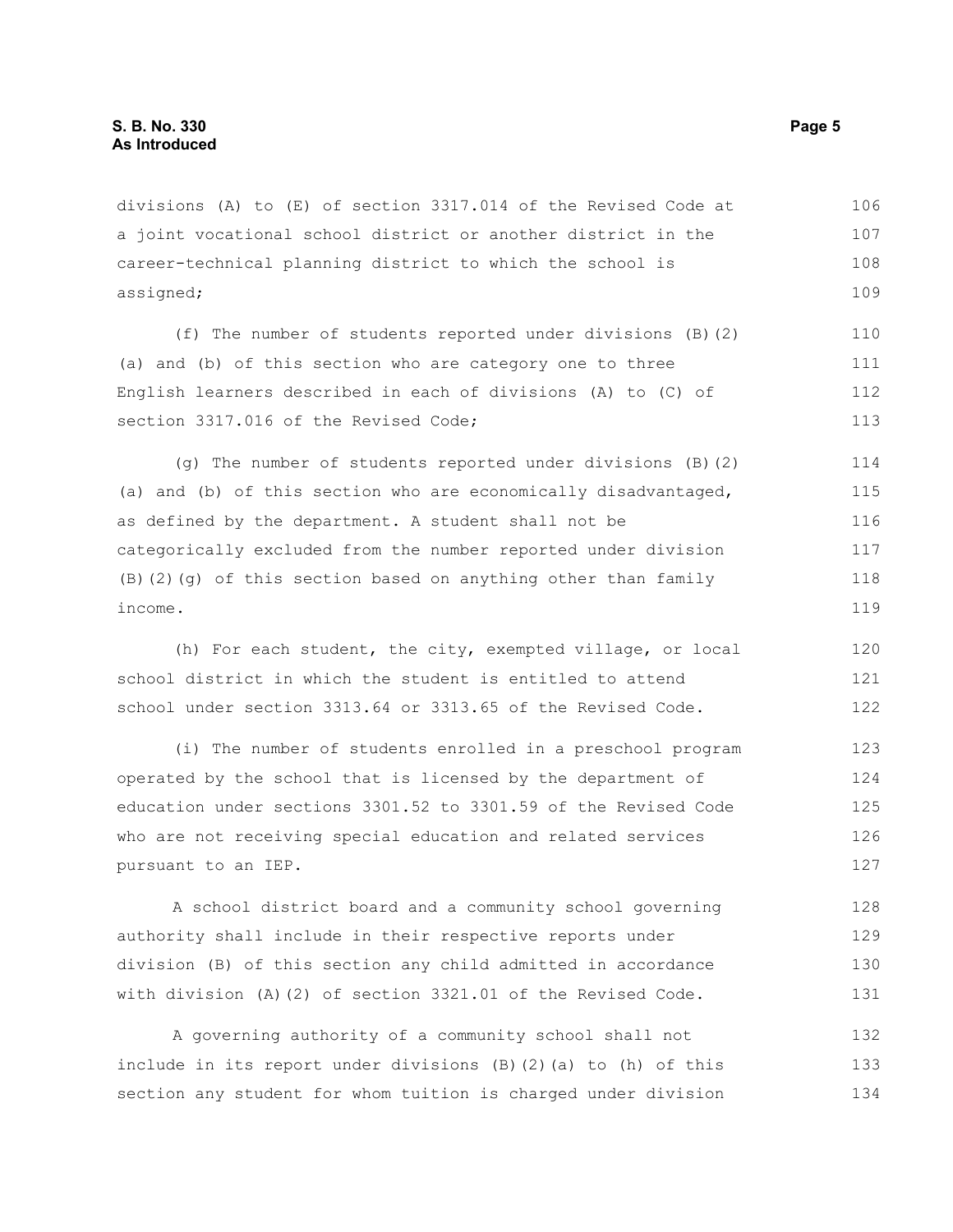(F) of this section.

(C)(1) Except as provided in division (C)(2) of this section, and subject to divisions  $(C)(3)$ ,  $(4)$ ,  $(5)$ ,  $(6)$ , and  $(7)$ of this section, on a full-time equivalency basis, for each student enrolled in a community school established under this chapter, the department of education annually shall deduct from the state education aid of a student's resident district and, if necessary, from the payment made to the district under sections 321.24 and 323.156 of the Revised Code and pay to the community school the sum of the following: 136 137 138 139 140 141 142 143 144

(a) An opportunity grant in an amount equal to the formula amount; 145 146

(b) The per pupil amount of targeted assistance funds calculated under division (A) of section 3317.0217 of the Revised Code for the student's resident district, as determined by the department, X 0.25; 147 148 149 150

(c) Additional state aid for special education and related services provided under Chapter 3323. of the Revised Code as follows: 151 152 153

(i) If the student is a category one special education student, the amount specified in division (A) of section 3317.013 of the Revised Code; 154 155 156

(ii) If the student is a category two special education student, the amount specified in division (B) of section 3317.013 of the Revised Code; 157 158 159

(iii) If the student is a category three special education student, the amount specified in division (C) of section 3317.013 of the Revised Code; 160 161 162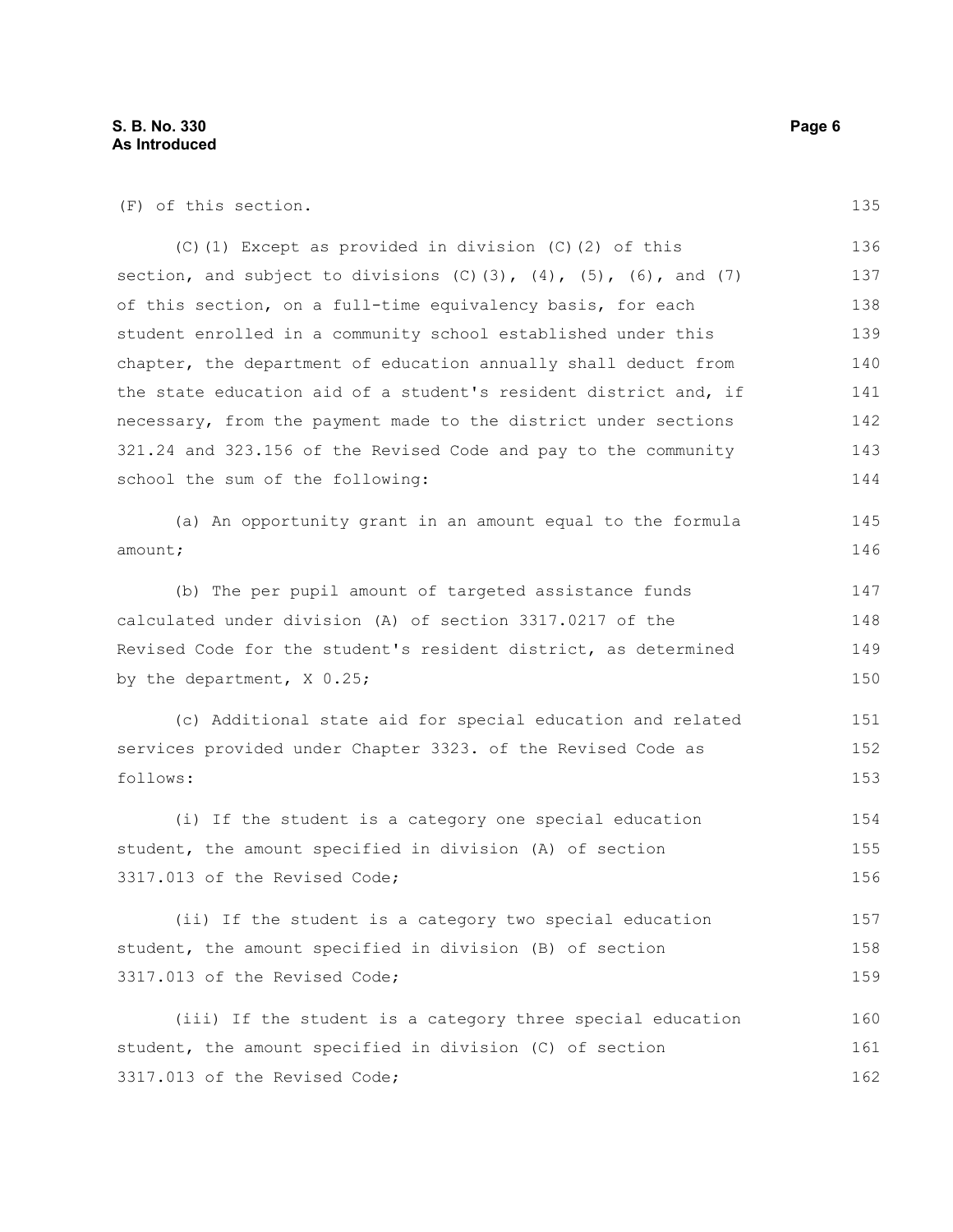| (iv) If the student is a category four special education        | 163 |
|-----------------------------------------------------------------|-----|
| student, the amount specified in division (D) of section        | 164 |
| 3317.013 of the Revised Code;                                   | 165 |
| (v) If the student is a category five special education         | 166 |
| student, the amount specified in division (E) of section        | 167 |
| 3317.013 of the Revised Code;                                   | 168 |
| (vi) If the student is a category six special education         | 169 |
| student, the amount specified in division (F) of section        | 170 |
| 3317.013 of the Revised Code.                                   | 171 |
| (d) If the student is in kindergarten through third grade,      | 172 |
| an additional amount of \$320;                                  | 173 |
| (e) If the student is economically disadvantaged, an            | 174 |
| additional amount equal to the following:                       | 175 |
| \$272 X the resident district's economically disadvantaged      | 176 |
| index                                                           | 177 |
| (f) English learner funds as follows:                           | 178 |
| (i) If the student is a category one English learner, the       | 179 |
| amount specified in division (A) of section 3317.016 of the     |     |
| Revised Code;                                                   | 181 |
| (ii) If the student is a category two English learner, the      | 182 |
| amount specified in division (B) of section 3317.016 of the     | 183 |
| Revised Code;                                                   | 184 |
| (iii) If the student is a category three English learner,       | 185 |
| the amount specified in division (C) of section 3317.016 of the | 186 |
| Revised Code.                                                   | 187 |
| (g) If the student is reported under division (B) (2) (d) of    | 188 |
| this section, career-technical education funds as follows:      | 189 |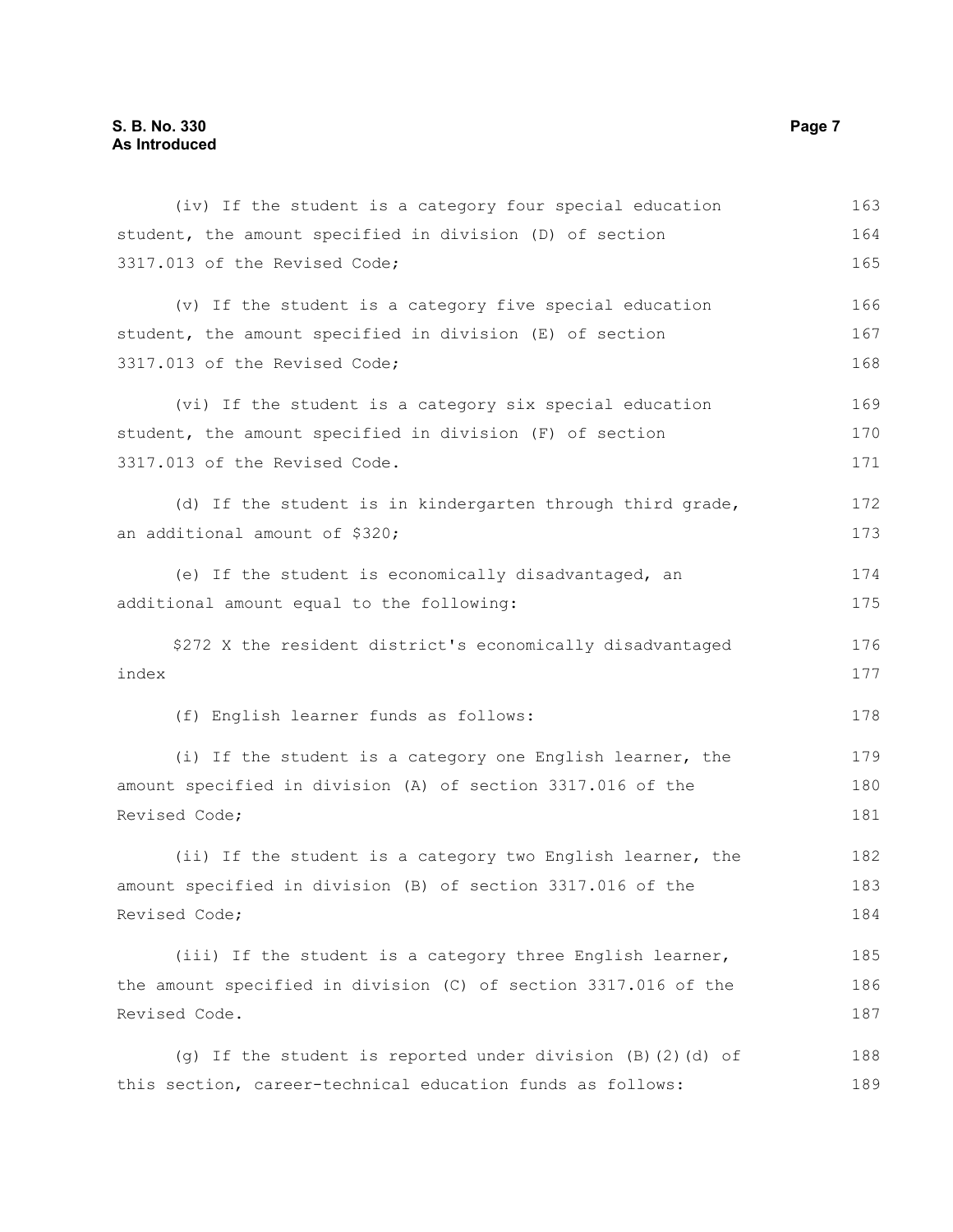| (i) If the student is a category one career-technical          | 190 |
|----------------------------------------------------------------|-----|
| education student, the amount specified in division (A) of     | 191 |
| section 3317.014 of the Revised Code;                          | 192 |
| (ii) If the student is a category two career-technical         | 193 |
| education student, the amount specified in division (B) of     | 194 |
| section 3317.014 of the Revised Code;                          | 195 |
| (iii) If the student is a category three career-technical      | 196 |
| education student, the amount specified in division (C) of     | 197 |
| section 3317.014 of the Revised Code;                          | 198 |
| (iv) If the student is a category four career-technical        | 199 |
| education student, the amount specified in division (D) of     | 200 |
| section 3317.014 of the Revised Code;                          | 201 |
| (v) If the student is a category five career-technical         | 202 |
| education student, the amount specified in division (E) of     | 203 |
| section 3317.014 of the Revised Code.                          | 204 |
| Deduction and payment of funds under division $(C)$ (1) (g) of | 205 |
| this section is subject to approval by the lead district of a  | 206 |
| career-technical planning district or the department of        | 207 |
| education under section 3317.161 of the Revised Code.          | 208 |
| (2) When (a) When deducting from the state education aid       | 209 |

(2) When (a) When deducting from the state education aid of a student's resident district for students enrolled in an internet- or computer-based community school in which a majority of the students are enrolled in a dropout prevention and recovery program, the department shall not make any deductions and payments under division (C)(1) of this section. Instead, the department shall make deductions and payments in accordance with section 3314.089 of the Revised Code. 210 211 212 213 214 215 216

(b) When deducting from the state education aid of a student's resident district for students enrolled in an 217 218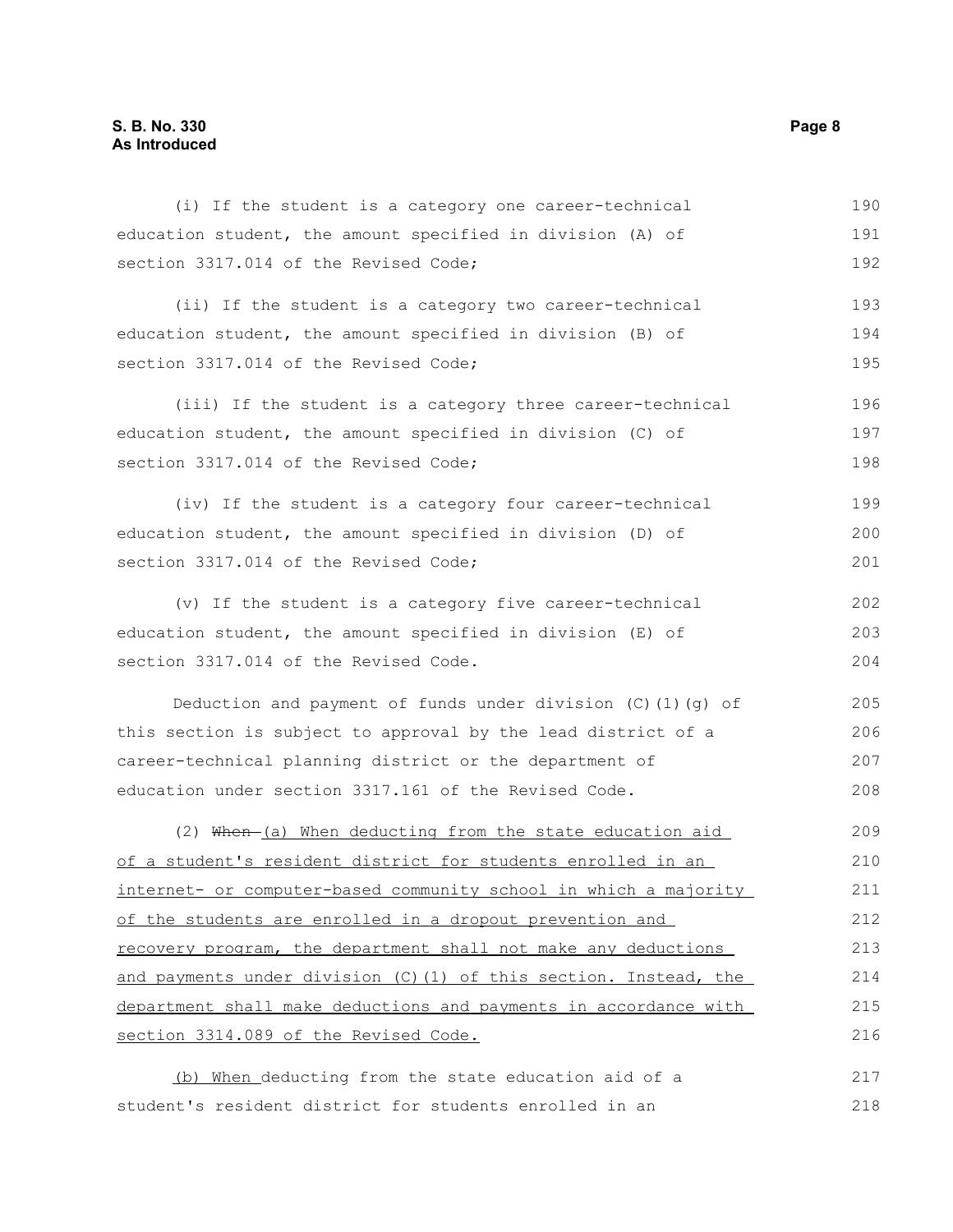internet- or computer-based community school that is not described in division (C)(2)(a) of this section and making payments to such school under this section, the department shall make the deductions and payments described in only divisions (C)  $(1)$  (a),  $(c)$ , and  $(g)$  of this section. 219 220 221 222 223

No deductions or payments shall be made for a student enrolled in such school under division  $(C)$  (1)(b), (d), (e), or (f) of this section.

(3)(a) If a community school's costs for a fiscal year for a student receiving special education and related services pursuant to an IEP for a disability described in divisions (B) to (F) of section 3317.013 of the Revised Code exceed the threshold catastrophic cost for serving the student as specified in division (B) of section 3317.0214 of the Revised Code, the school may submit to the superintendent of public instruction documentation, as prescribed by the superintendent, of all its costs for that student. Upon submission of documentation for a student of the type and in the manner prescribed, the department shall pay to the community school an amount equal to the school's costs for the student in excess of the threshold catastrophic costs. 227 228 229 230 231 232 233 234 235 236 237 238 239

(b) The community school shall report under division (C) (3)(a) of this section, and the department shall pay for, only the costs of educational expenses and the related services provided to the student in accordance with the student's individualized education program. Any legal fees, court costs, or other costs associated with any cause of action relating to the student may not be included in the amount. 240 241 242 243 244 245 246

(4) In any fiscal year, a community school receiving funds under division  $(C)$ (1)(q) of this section or division (B)(3) of 247 248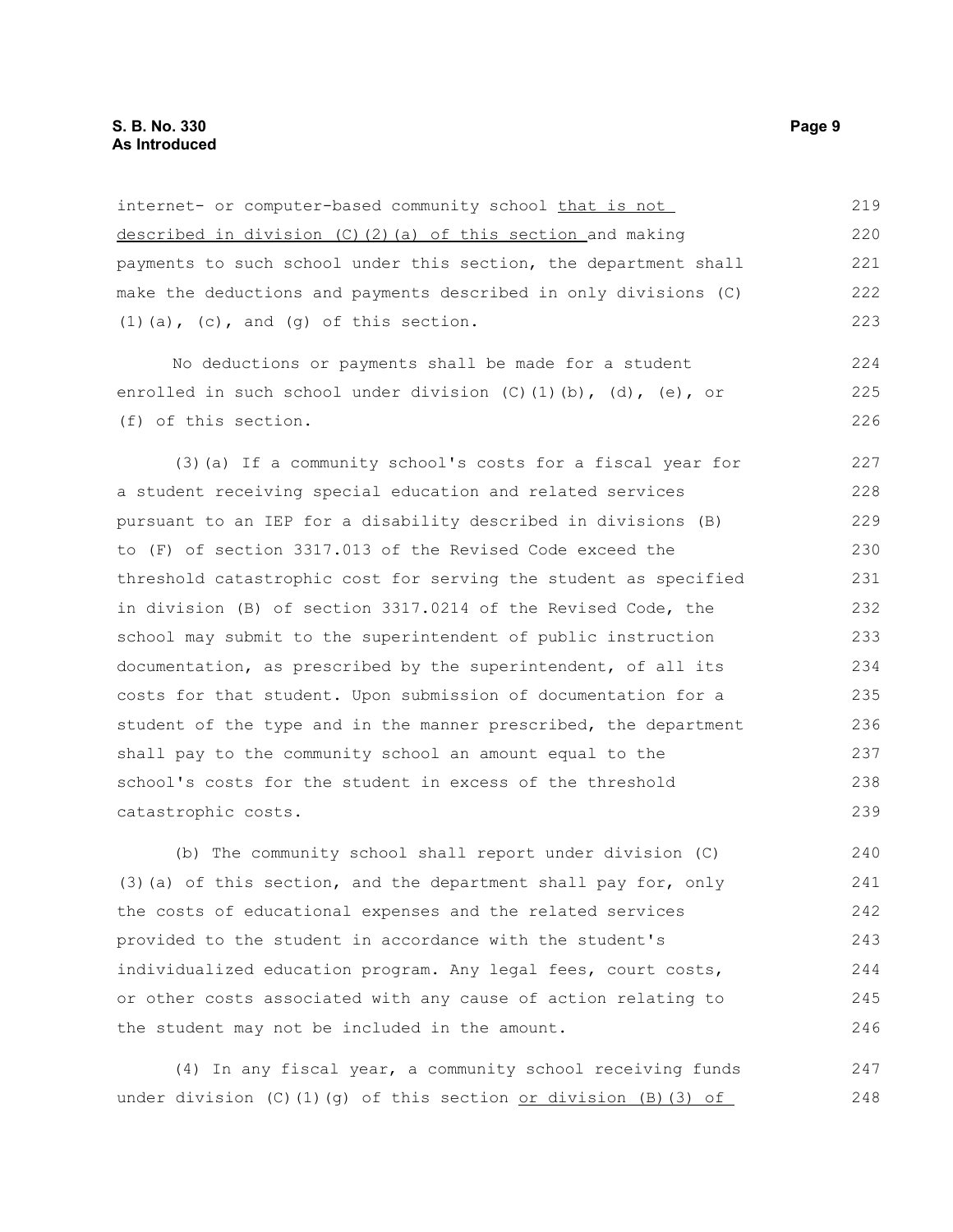section 3314.089 of the Revised Code shall spend those funds only for the purposes that the department designates as approved for career-technical education expenses. Career-technical education expenses approved by the department shall include only expenses connected to the delivery of career-technical programming to career-technical students. The department shall require the school to report data annually so that the department may monitor the school's compliance with the requirements regarding the manner in which funding received under division  $(C)$  (1)(q) of this section or division (B)(3) of section 3314.089 of the Revised Code may be spent. 249 250 251 252 253 254 255 256 257 258 259

(5) Notwithstanding anything to the contrary in section 3313.90 of the Revised Code, except as provided in division (C) (9) of this section, all funds received under division  $(C)$  (1)(q) of this section and division (B)(3) of section 3314.089 of the Revised Code shall be spent in the following manner:

(a) At least seventy-five per cent of the funds shall be spent on curriculum development, purchase, and implementation; instructional resources and supplies; industry-based program certification; student assessment, credentialing, and placement; curriculum specific equipment purchases and leases; careertechnical student organization fees and expenses; home and agency linkages; work-based learning experiences; professional development; and other costs directly associated with careertechnical education programs including development of new programs. 265 266 267 268 269 270 271 272 273 274

(b) Not more than twenty-five per cent of the funds shall be used for personnel expenditures.

(6) A community school shall spend the funds it receives under division (C)(1)(e) of this section in accordance with 277 278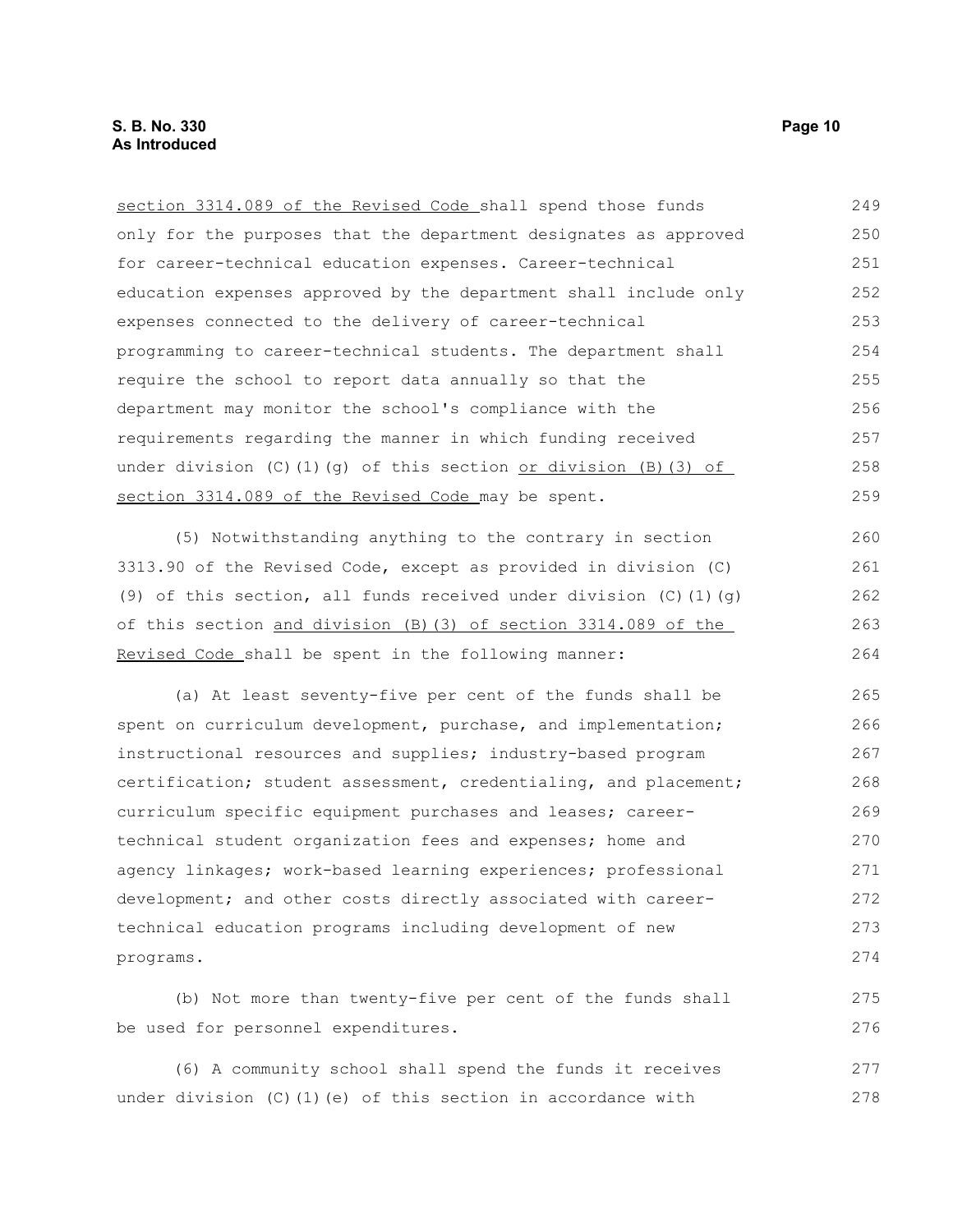section 3317.25 of the Revised Code.

(7) If the sum of the payments computed under divisions (C)(1) and (8)(a) of this section for the students entitled to attend school in a particular school district under sections 3313.64 and 3313.65 of the Revised Code exceeds the sum of that district's state education aid and its payment under sections 321.24 and 323.156 of the Revised Code, the department shall calculate and apply a proration factor to the payments to all community schools under that division for the students entitled to attend school in that district. 280 281 282 283 284 285 286 287 288

(8)(a) Subject to division (C)(7) of this section, the department annually shall pay to each community school, including each internet- or computer-based community school, an amount equal to the following: 289 290 291 292

(The number of students reported by the community school under division (B)(2)(e) of this section X the formula amount X .20)

(b) For each payment made to a community school under division (C)(8)(a) of this section, the department shall deduct from the state education aid of each city, local, and exempted village school district and, if necessary, from the payment made to the district under sections 321.24 and 323.156 of the Revised Code an amount equal to the following:

(The number of the district's students reported by the community school under division (B)(2)(e) of this section X the formula amount X .20) 302 303

(9) The department may waive the requirement in division (C)(5) of this section for any community school that exclusively provides one or more career-technical workforce development 305 306 307

279

304

293 294 295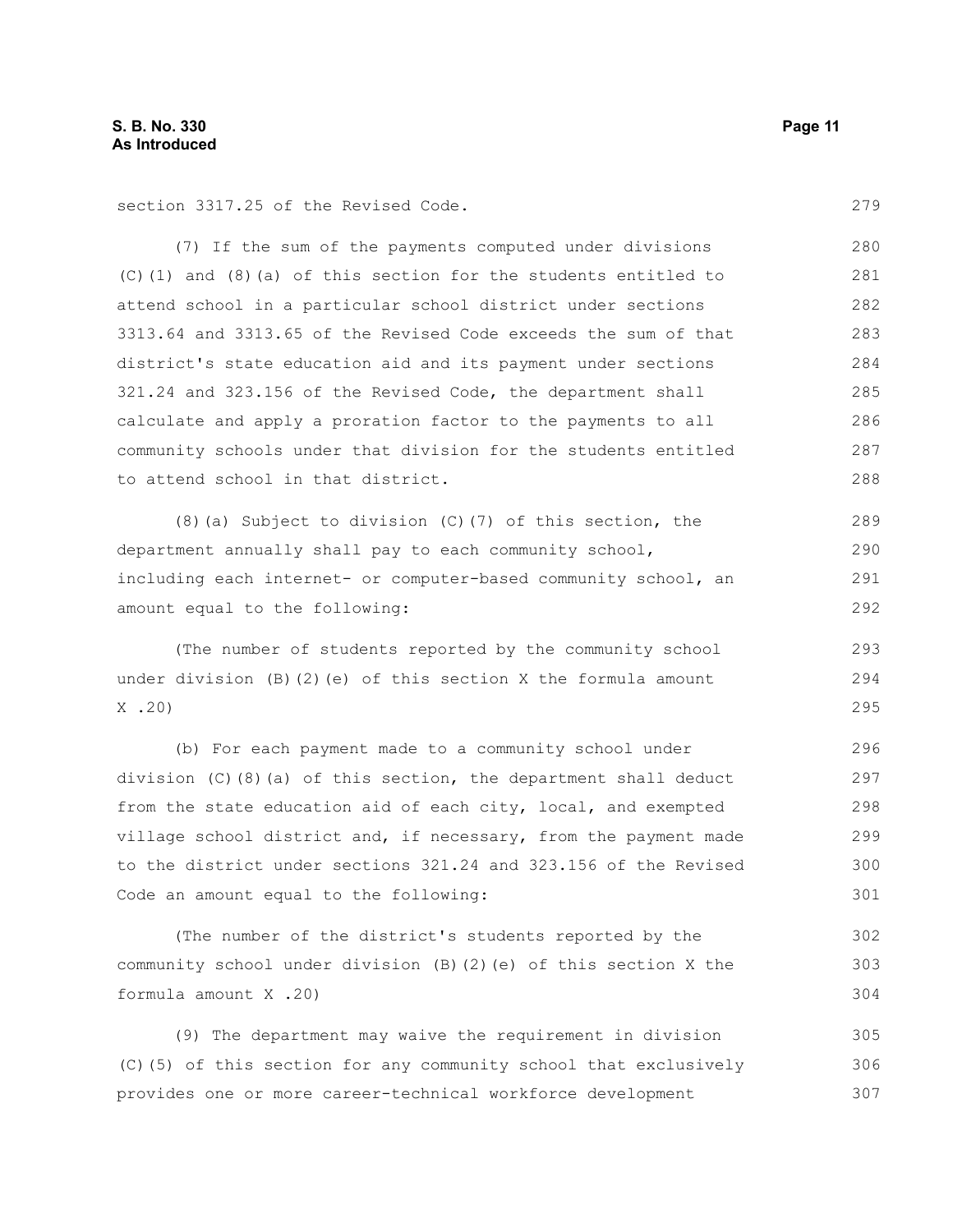programs in arts and communications that are not equipmentintensive, as determined by the department. (D) A board of education sponsoring a community school may utilize local funds to make enhancement grants to the school or may agree, either as part of the contract or separately, to provide any specific services to the community school at no cost to the school. (E) A community school may not levy taxes or issue bonds secured by tax revenues. (F) No community school shall charge tuition for the enrollment of any student who is a resident of this state. A community school may charge tuition for the enrollment of any student who is not a resident of this state. (G)(1)(a) A community school may borrow money to pay any necessary and actual expenses of the school in anticipation of the receipt of any portion of the payments to be received by the school pursuant to division (C) of this section. The school may issue notes to evidence such borrowing. The proceeds of the notes shall be used only for the purposes for which the anticipated receipts may be lawfully expended by the school. (b) A school may also borrow money for a term not to exceed fifteen years for the purpose of acquiring facilities. (2) Except for any amount guaranteed under section 3318.50 of the Revised Code, the state is not liable for debt incurred by the governing authority of a community school. 308 309 310 311 312 313 314 315 316 317 318 319 320 321 322 323 324 325 326 327 328 329 330 331 332

(H) The department of education shall adjust the amounts subtracted and paid under division (C) of this section to reflect any enrollment of students in community schools for less than the equivalent of a full school year. The state board of 333 334 335 336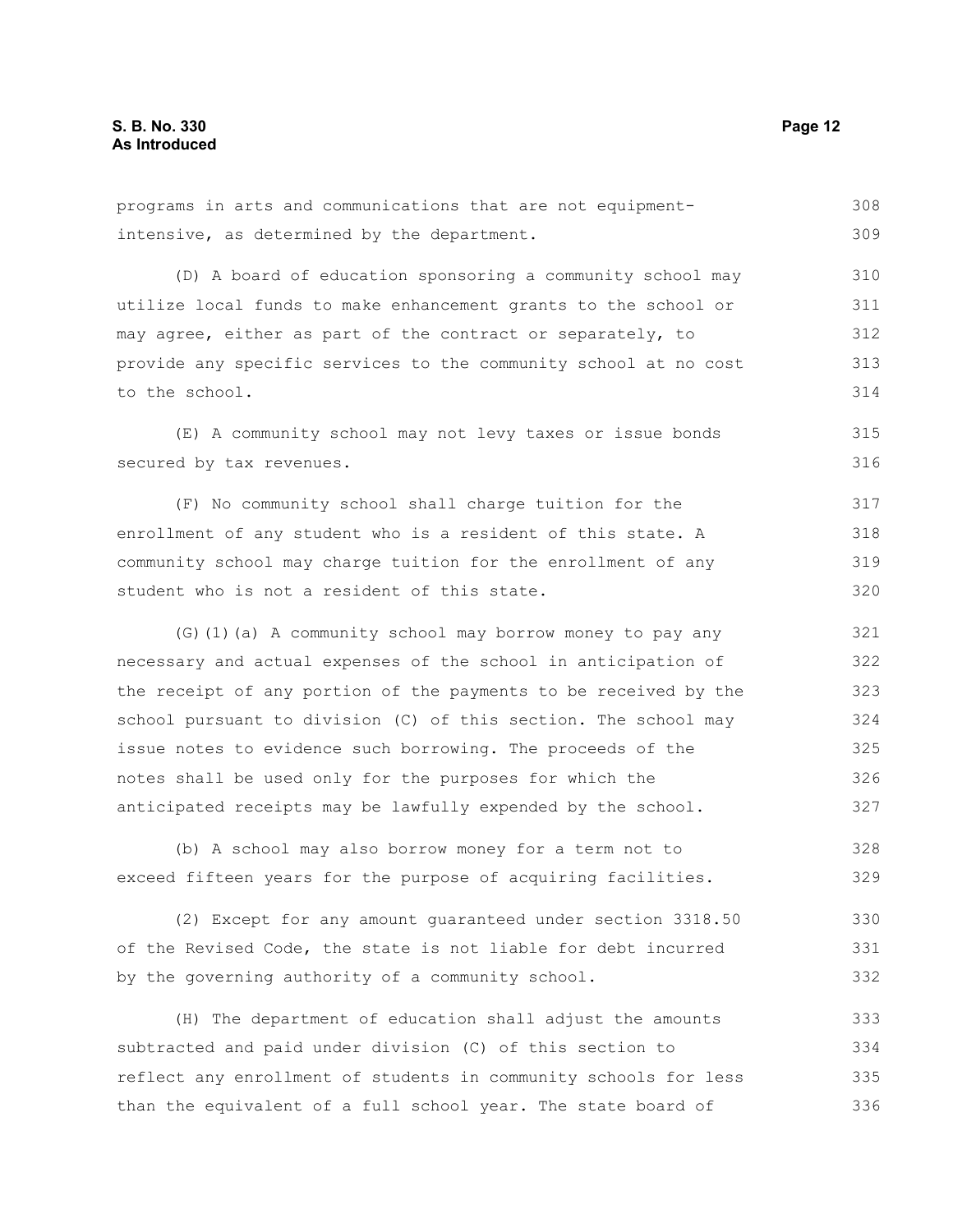education within ninety days after April 8, 2003, shall adopt in accordance with Chapter 119. of the Revised Code rules governing the payments to community schools under this section including initial payments in a school year and adjustments and reductions made in subsequent periodic payments to community schools and corresponding deductions from school district accounts as provided under division (C) of this section. For purposes of this section: 337 338 339 340 341 342 343 344

(1) A student shall be considered enrolled in the community school for any portion of the school year the student is participating at a college under Chapter 3365. of the Revised Code. 345 346 347 348

(2) A student shall be considered to be enrolled in a community school for the period of time beginning on the later of the date on which the school both has received documentation of the student's enrollment from a parent and the student has commenced participation in learning opportunities as defined in the contract with the sponsor, or thirty days prior to the date on which the student is entered into the education management information system established under section 3301.0714 of the Revised Code. For purposes of applying this division and divisions (H)(3) and (4) of this section to a community school student, "learning opportunities" shall be defined in the contract, which shall describe both classroom-based and nonclassroom-based learning opportunities and shall be in compliance with criteria and documentation requirements for student participation which shall be established by the department. Any student's instruction time in non-classroombased learning opportunities shall be certified by an employee of the community school. A student's enrollment shall be considered to cease on the date on which any of the following 349 350 351 352 353 354 355 356 357 358 359 360 361 362 363 364 365 366 367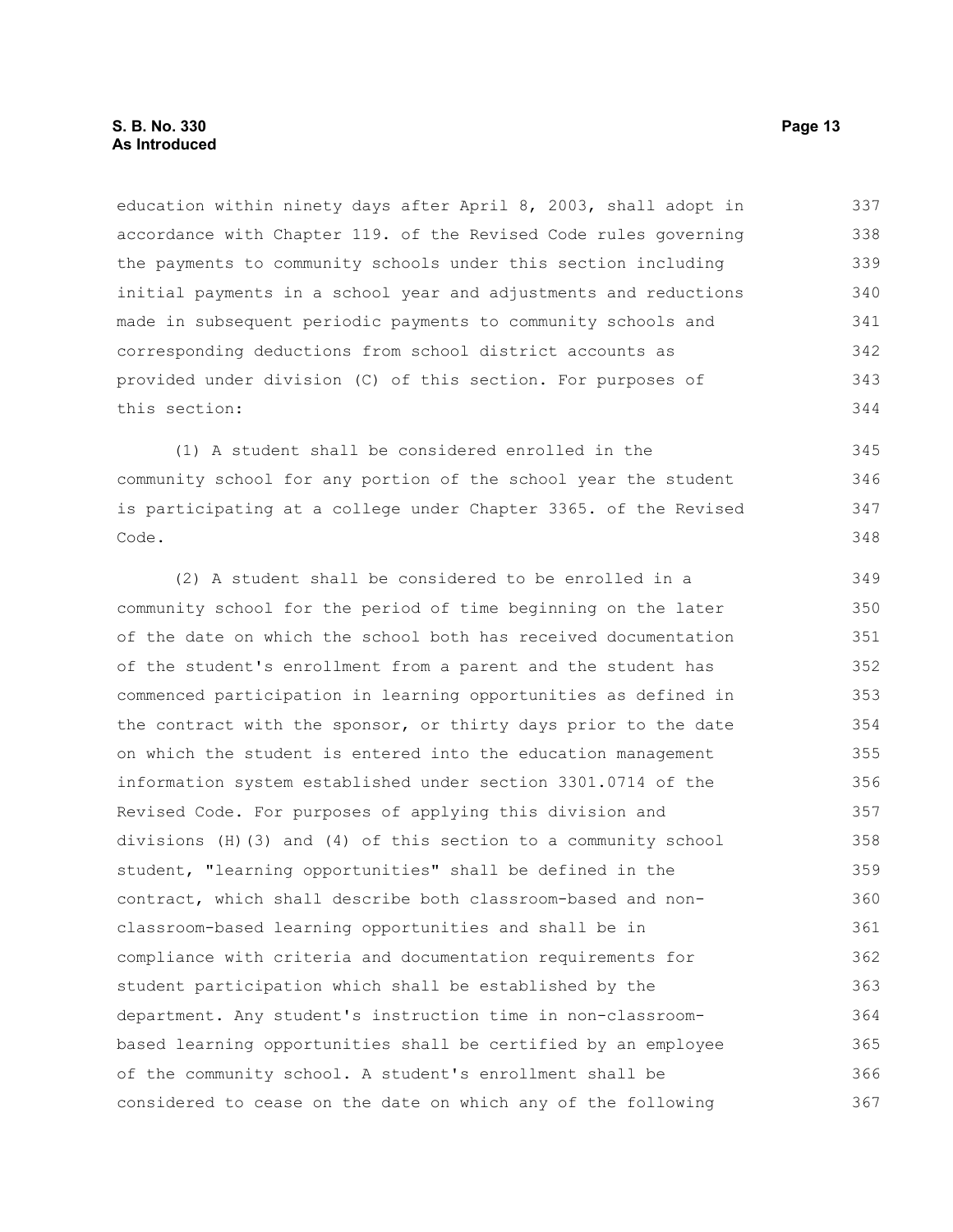occur: (a) The community school receives documentation from a parent terminating enrollment of the student. (b) The community school is provided documentation of a student's enrollment in another public or private school. (c) The community school ceases to offer learning opportunities to the student pursuant to the terms of the contract with the sponsor or the operation of any provision of this chapter. Except as otherwise specified in this paragraph, beginning in the 2011-2012 school year, any student who completed the prior school year in an internet- or computer-based community school shall be considered to be enrolled in the same school in the subsequent school year until the student's enrollment has ceased as specified in division (H)(2) of this section. The department shall continue subtracting and paying amounts for the student under division (C) of this section without interruption at the start of the subsequent school year. However, if the student without a legitimate excuse fails to participate in the 368 369 370 371 372 373 374 375 376 377 378 379 380 381 382 383 384 385 386

(3) The department shall determine each community school student's percentage of full-time equivalency based on the percentage of learning opportunities offered by the community school to that student, reported either as number of hours or 393 394 395 396

first seventy-two consecutive hours of learning opportunities

school for that school year and the department shall recalculate the payments to the school for that school year to account for

offered to the student in that subsequent school year, the student shall be considered not to have re-enrolled in the

the fact that the student is not enrolled.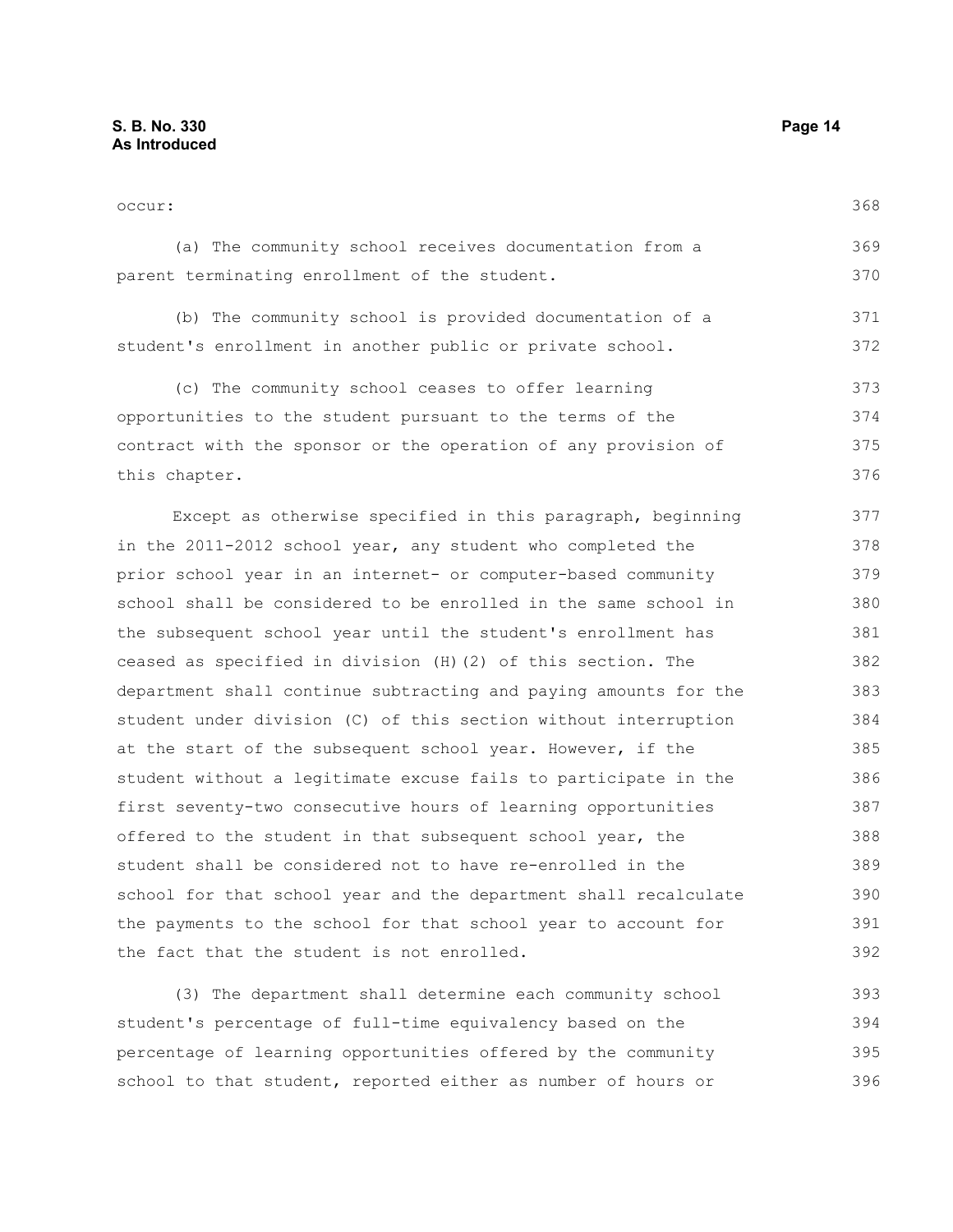number of days, is of the total learning opportunities offered by the community school to a student who attends for the school's entire school year. However, no internet- or computerbased community school shall be credited for any time a student spends participating in learning opportunities beyond ten hours within any period of twenty-four consecutive hours. Whether it reports hours or days of learning opportunities, each community school shall offer not less than nine hundred twenty hours of learning opportunities during the school year. 397 398 399 400 401 402 403 404 405

(4) With respect to the calculation of full-time equivalency under division (H)(3) of this section, the department shall waive the number of hours or days of learning opportunities not offered to a student because the community school was closed during the school year due to disease epidemic, hazardous weather conditions, law enforcement emergencies, inoperability of school buses or other equipment necessary to the school's operation, damage to a school building, or other temporary circumstances due to utility failure rendering the school building unfit for school use, so long as the school was actually open for instruction with students in attendance during that school year for not less than the minimum number of hours required by this chapter. The department shall treat the school as if it were open for instruction with students in attendance during the hours or days waived under this division. 406 407 408 409 410 411 412 413 414 415 416 417 418 419 420 421

(I) The department of education shall reduce the amounts paid under this section to reflect payments made to colleges under section 3365.07 of the Revised Code. 422 423 424

(J)(1) No student shall be considered enrolled in any internet- or computer-based community school or, if applicable 425 426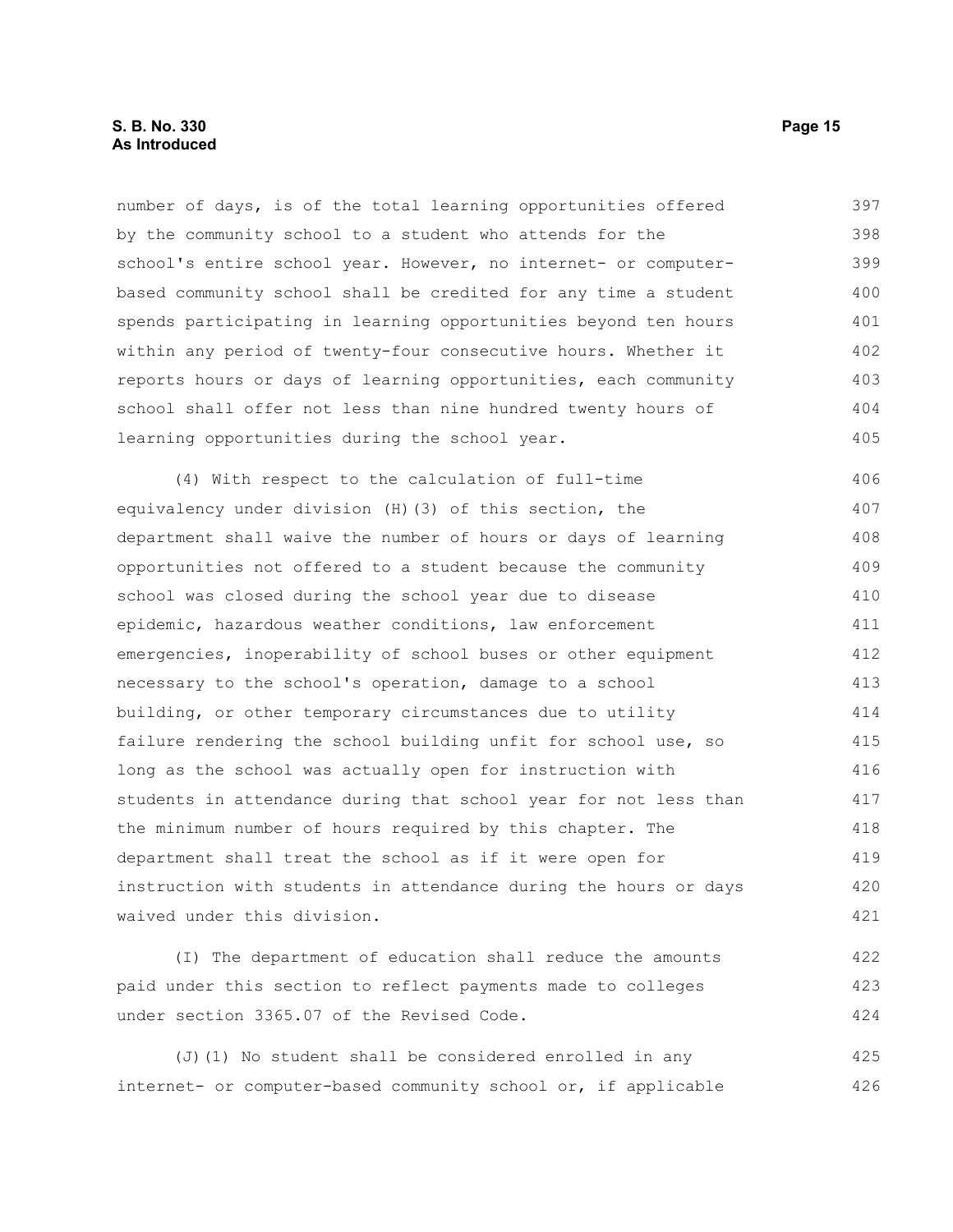to the student, in any community school that is required to provide the student with a computer pursuant to division (C) of section 3314.22 of the Revised Code, unless both of the following conditions are satisfied: 427 428 429 430

(a) The student possesses or has been provided with all required hardware and software materials and all such materials are operational so that the student is capable of fully participating in the learning opportunities specified in the contract between the school and the school's sponsor as required by division (A)(23) of section 3314.03 of the Revised Code; 431 432 433 434 435 436

(b) The school is in compliance with division (A) of section 3314.22 of the Revised Code, relative to such student. 437 438

(2) In accordance with policies adopted by the superintendent of public instruction, in consultation with the auditor of state, the department shall reduce the amounts otherwise payable under division (C) of this section to any community school that includes in its program the provision of computer hardware and software materials to any student, if such hardware and software materials have not been delivered, installed, and activated for each such student in a timely manner or other educational materials or services have not been provided according to the contract between the individual community school and its sponsor. 439 440 441 442 443 444 445 446 447 448 449

The superintendent of public instruction and the auditor of state shall jointly establish a method for auditing any community school to which this division pertains to ensure compliance with this section. 450 451 452 453

The superintendent, auditor of state, and the governor shall jointly make recommendations to the general assembly for 454 455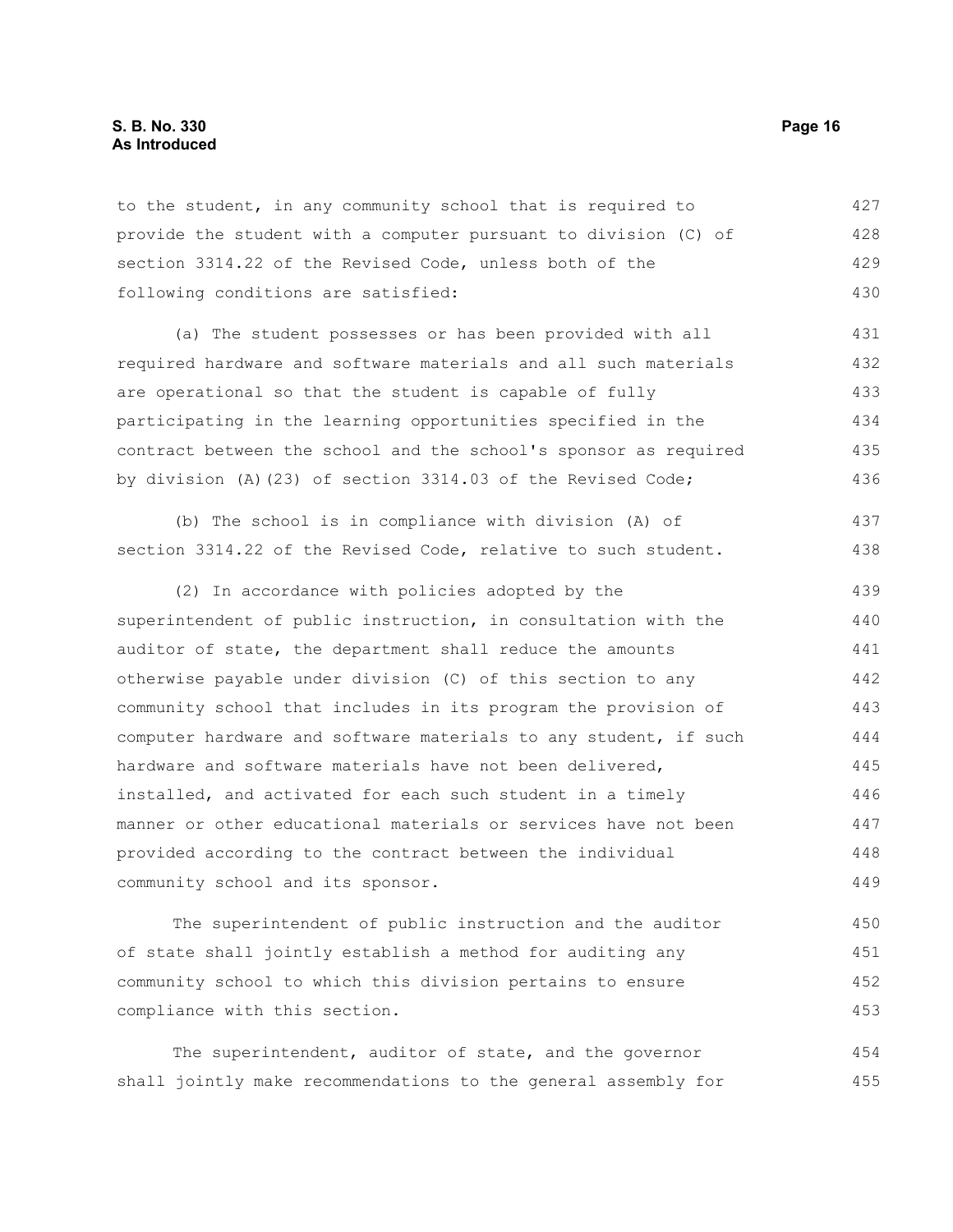academic accountability for such schools. (K)(1) If the department determines that a review of a community school's enrollment is necessary, such review shall be completed and written notice of the findings shall be provided to the governing authority of the community school and its sponsor within ninety days of the end of the community school's fiscal year, unless extended for a period not to exceed thirty additional days for one of the following reasons: (a) The department and the community school mutually agree to the extension. (b) Delays in data submission caused by either a community school or its sponsor. (2) If the review results in a finding that additional funding is owed to the school, such payment shall be made within thirty days of the written notice. If the review results in a finding that the community school owes moneys to the state, the following procedure shall apply: (a) Within ten business days of the receipt of the notice of findings, the community school may appeal the department's determination to the state board of education or its designee. (b) The board or its designee shall conduct an informal 457 458 459 460 461 462 463 464 465 466 467 468 469 470 471 472 473 474 475 476 477

legislative changes that may be required to assure fiscal and

hearing on the matter within thirty days of receipt of such an appeal and shall issue a decision within fifteen days of the conclusion of the hearing. 478 479 480

(c) If the board has enlisted a designee to conduct the hearing, the designee shall certify its decision to the board. The board may accept the decision of the designee or may reject the decision of the designee and issue its own decision on the 481 482 483 484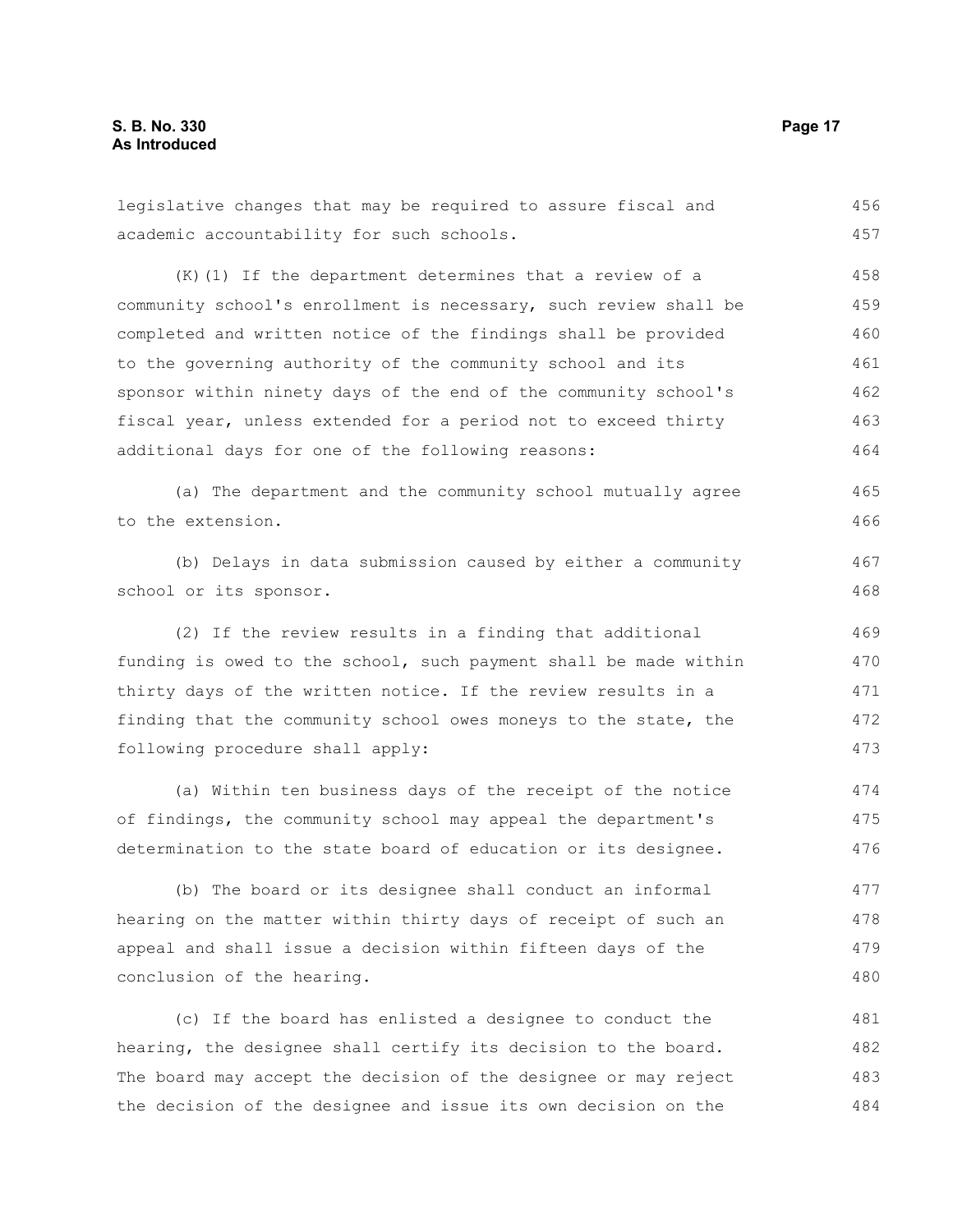matter. (d) Any decision made by the board under this division is final. (3) If it is decided that the community school owes moneys to the state, the department shall deduct such amount from the school's future payments in accordance with guidelines issued by the superintendent of public instruction. (L) The department shall not subtract from a school district's state aid account and shall not pay to a community school under division (C) of this section any amount for any of the following: (1) Any student who has graduated from the twelfth grade of a public or nonpublic high school; (2) Any student who is not a resident of the state; (3) Any student who was enrolled in the community school during the previous school year when assessments were administered under section 3301.0711 of the Revised Code but did not take one or more of the assessments required by that section and was not excused pursuant to division  $(C)$  (1) or (3) of that section, unless the superintendent of public instruction grants the student a waiver from the requirement to take the assessment and a parent is not paying tuition for the student pursuant to section 3314.26 of the Revised Code. The superintendent may grant a waiver only for good cause in accordance with rules adopted by the state board of education. (4) Any student who has attained the age of twenty-two years, except for veterans of the armed services whose attendance was interrupted before completing the recognized 485 486 487 488 489 490 491 492 493 494 495 496 497 498 499 500 501 502 503 504 505 506 507 508 509 510 511 512

twelve-year course of the public schools by reason of induction 513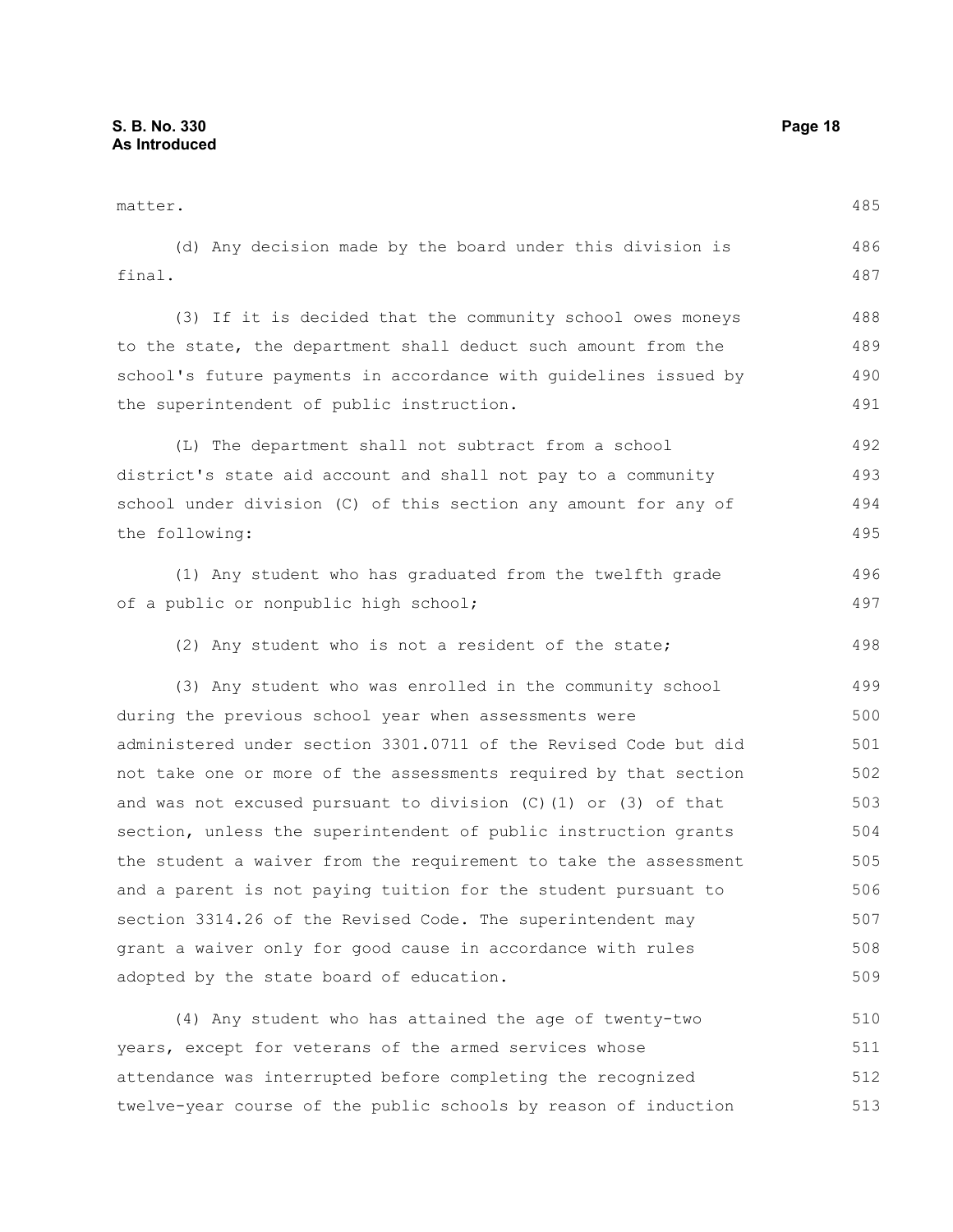### **S. B. No. 330 Page 19 As Introduced**

or enlistment in the armed forces and who apply for enrollment in a community school not later than four years after termination of war or their honorable discharge. If, however, any such veteran elects to enroll in special courses organized for veterans for whom tuition is paid under federal law, or otherwise, the department shall not subtract from a school district's state aid account and shall not pay to a community school under division (C) of this section any amount for that veteran. 514 515 516 517 518 519 520 521 522

 **Sec. 3314.089.** (A) For purposes of this section, "category one career-technical education student," "category two careertechnical education student," "category three career-technical education student," "category four career-technical education student," "category five career-technical education student," "category one special education student," "category two special education student," "category three special education student," "category four special education student," "category five special education student," "category six special education student," "formula amount," "resident district," and "state education aid" have the same meanings as in section 3314.08 of the Revised Code. 523 524 525 526 527 528 529 530 531 532 533 534

(B) Subject to divisions  $(C)$ (3),  $(4)$ ,  $(5)$ , and  $(7)$  of section 3314.08 of the Revised Code, for each student enrolled in an internet- or computer-based community school in which a majority of the students are enrolled in a dropout prevention and recovery program, the department of education annually shall deduct from the state education aid of a student's resident district and, if necessary, from the payment made to the district under sections 321.24 and 323.156 of the Revised Code and pay to the community school the sum of the following: 535 536 537 538 539 540 541 542 543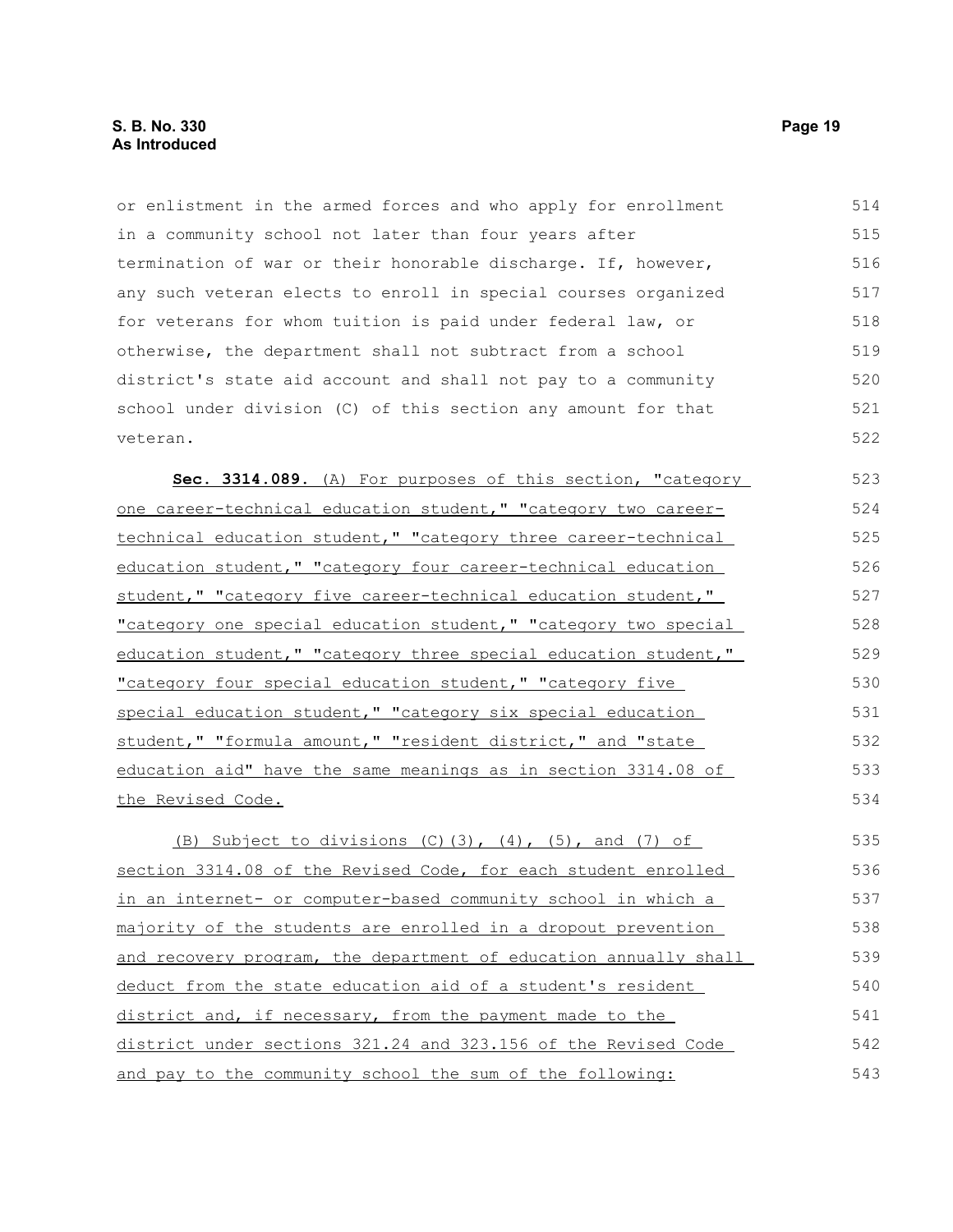| (1) An opportunity grant equal to the lesser of the             | 544 |
|-----------------------------------------------------------------|-----|
| formula amount and the sum of the following:                    | 545 |
| (a) A one-time payment of \$1,750 for the student's initial     | 546 |
| enrollment in the school during that school year;               | 547 |
| (b) The formula amount X (1/920) X the lesser of the            | 548 |
| number of hours the student participates in learning            | 549 |
| opportunities in that fiscal year and 920;                      | 550 |
| (c) The lesser of (\$500 X either the number of courses         | 551 |
| completed by the student in that fiscal year, in the case of a  | 552 |
| student enrolled in kindergarten through eighth grade, or the   | 553 |
| number of credits earned by the student in that fiscal year, in | 554 |
| the case of a student enrolled in grades nine through twelve)   | 555 |
| and \$2,500.                                                    | 556 |
| (2) Additional state funding for special education and          | 557 |
| related services provided under Chapter 3323. of the Revised    |     |
| Code as follows:                                                | 559 |
| (a) If the student is a category one special education          | 560 |
| student, the amount specified in division (A) of section        | 561 |
| 3317.013 of the Revised Code X (1/920) X (the lesser of the     | 562 |
| number of hours the student participates in learning            | 563 |
| opportunities in that fiscal year and 920);                     | 564 |
| (b) If the student is a category two special education          | 565 |
| student, the amount specified in division (B) of section        | 566 |
| 3317.013 of the Revised Code X (1/920) X (the lesser of the     | 567 |
| number of hours the student participates in learning            | 568 |
| opportunities in that fiscal year and 920);                     | 569 |
| (c) If the student is a category three special education        | 570 |
| student, the amount specified in division (C) of section        | 571 |
| 3317.013 of the Revised Code X (1/920) X (the lesser of the     | 572 |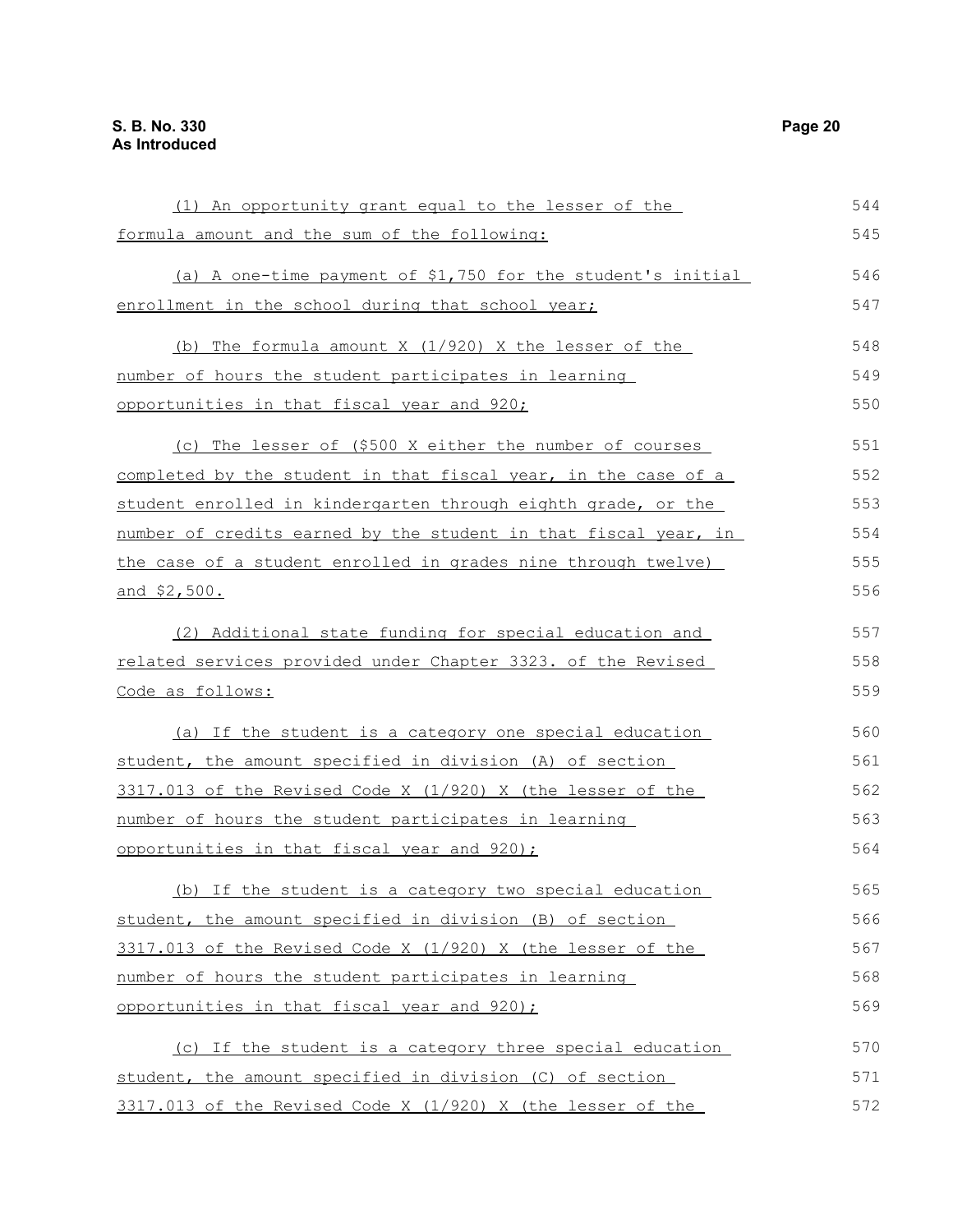| number of hours the student participates in learning             | 573 |
|------------------------------------------------------------------|-----|
| opportunities in that fiscal year and 920);                      | 574 |
| (d) If the student is a category four special education          | 575 |
| student, the amount specified in division (D) of section         | 576 |
| 3317.013 of the Revised Code X (1/920) X (the lesser of the      | 577 |
| number of hours the student participates in learning             | 578 |
| opportunities in that fiscal year and 920);                      | 579 |
| (e) If the student is a category five special education          | 580 |
| student, the amount specified in division (E) of section         | 581 |
| 3317.013 of the Revised Code X (1/920) X (the lesser of the      | 582 |
| number of hours the student participates in learning             | 583 |
| opportunities in that fiscal year and 920);                      | 584 |
| (f) If the student is a category six special education           | 585 |
| student, the amount specified in division (F) of section         | 586 |
| 3317.013 of the Revised Code X (1/920) X (the lesser of the      | 587 |
| number of hours the student participates in learning             | 588 |
| opportunities in that fiscal year and 920).                      | 589 |
| (3) If the student is reported under division (B)(2)(d) of       | 590 |
| section 3314.08 of the Revised Code, career-technical education  |     |
| funds as follows:                                                | 592 |
| (a) If the student is a category one career-technical            | 593 |
| education student, the amount specified in division (A) of       | 594 |
| section 3317.014 of the Revised Code X (1/920) X the number of   | 595 |
| hours the student participates in learning opportunities in that | 596 |
| fiscal year;                                                     | 597 |
| (b) If the student is a category two career-technical            | 598 |
| education student, the amount specified in division (B) of       | 599 |
| section 3317.014 of the Revised Code X (1/920) X the number of   | 600 |
| hours the student participates in learning opportunities in that | 601 |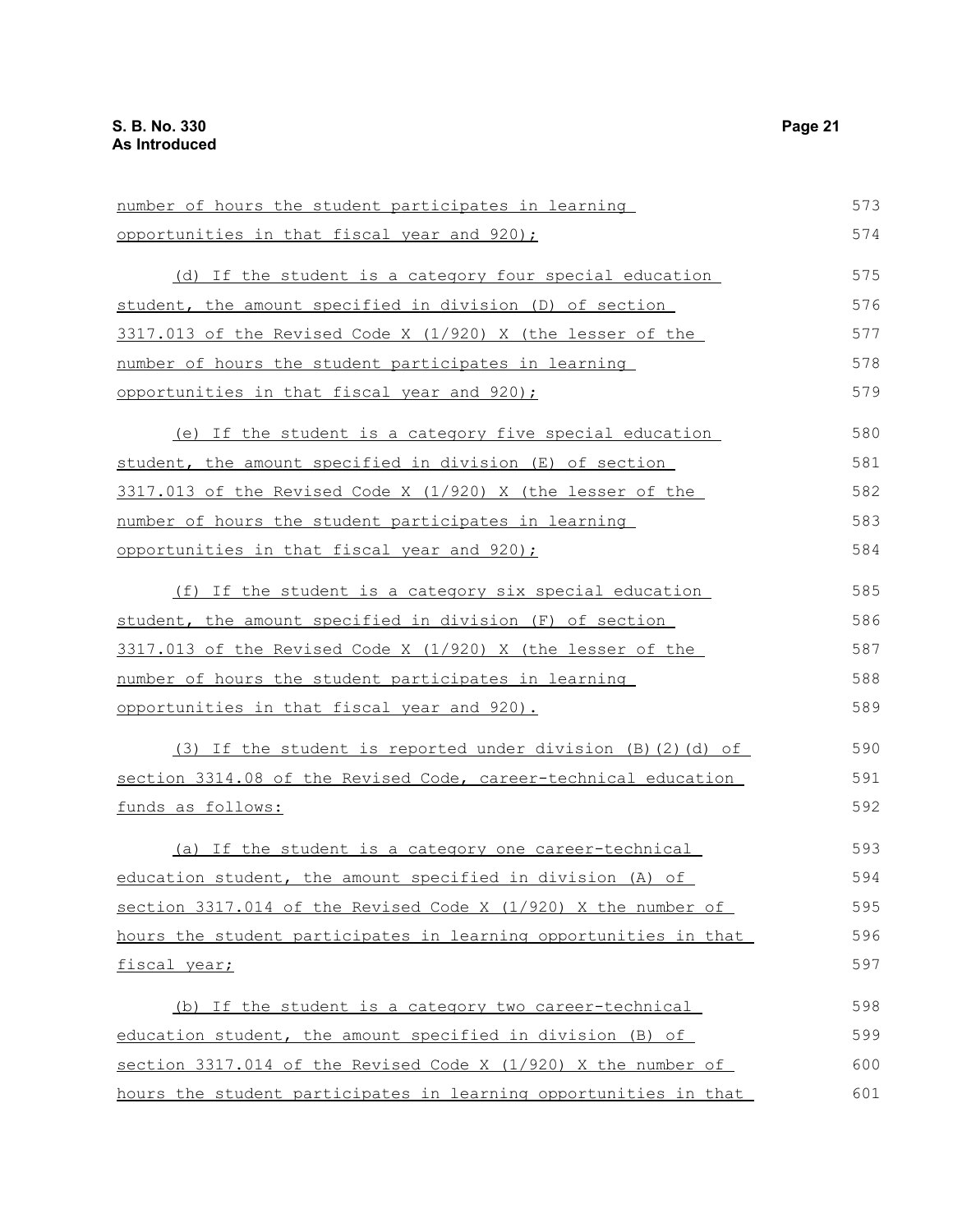each of those fiscal years:

fiscal year; (c) If the student is a category three career-technical education student, the amount specified in division (C) of section 3317.014 of the Revised Code X (1/920) X the number of hours the student participates in learning opportunities in that fiscal year; (d) If the student is a category four career-technical education student, the amount specified in division (D) of section 3317.014 of the Revised Code X (1/920) X the number of hours the student participates in learning opportunities in that fiscal year; (e) If the student is a category five career-technical education student, the amount specified in division (E) of section 3317.014 of the Revised Code X (1/920) X the number of hours the student participates in learning opportunities in that fiscal year. **Section 2.** That existing section 3314.08 of the Revised Code is hereby repealed. **Section 3.** That Section 265.230 of H.B. 166 of the 133rd General Assembly be amended to read as follows: Sec. 265.230. FUNDING FOR COMMUNITY SCHOOLS (A) For each of fiscal years 2020 and 2021, the Department of Education shall make the deductions and payments for each student enrolled in a community school, established under Chapter 3314. of the Revised Code, in the manner prescribed by division (C) of section 3314.08, section 3314.089, and division (D) of section 3314.091 of the Revised Code, except that, for 602 603 604 605 606 607 608 609 610 611 612 613 614 615 616 617 618 619 620 621 622 623 624 625 626 627 628